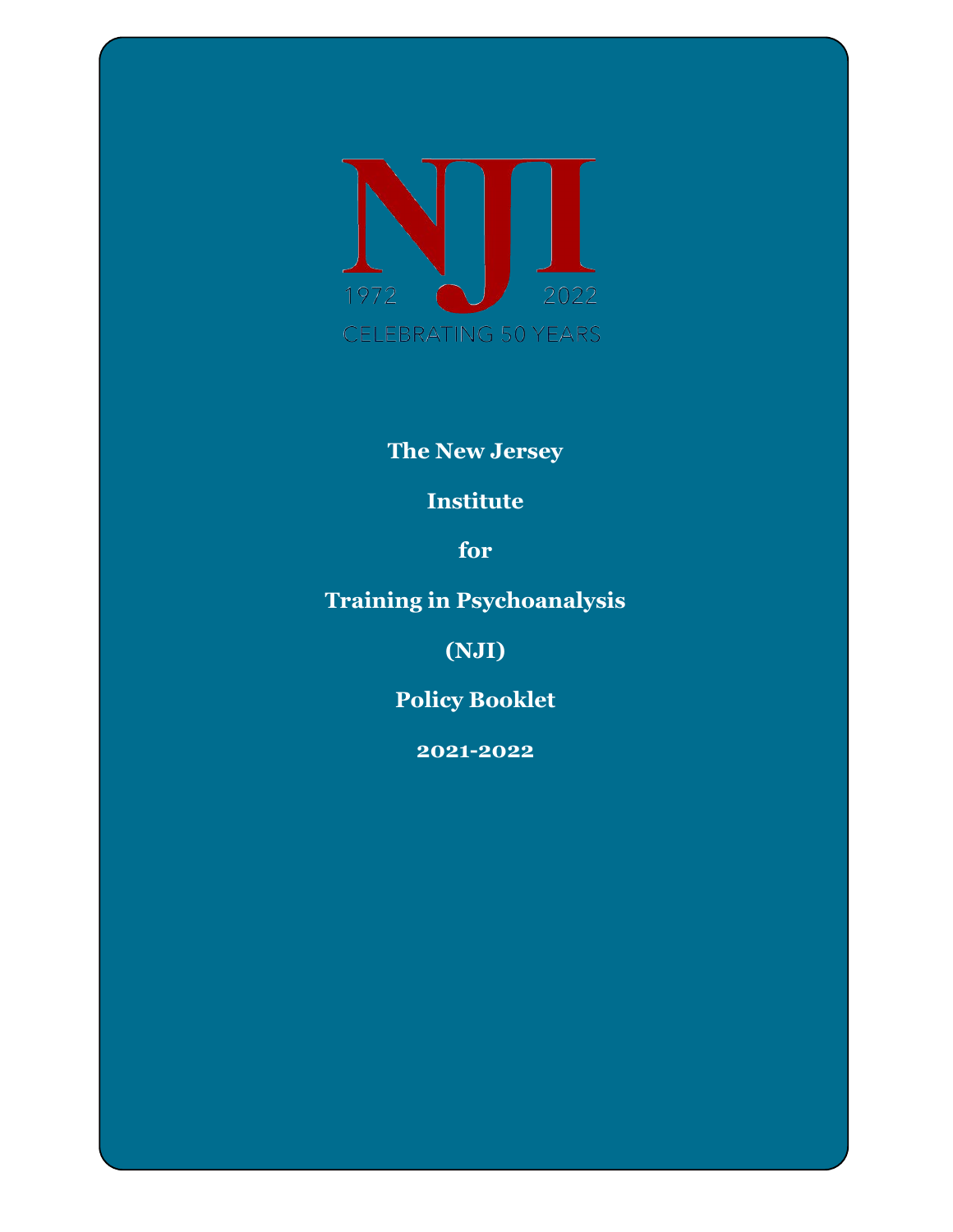

# **THE NEW JERSEY INSTITUTE FOR TRAINING IN PSYCHOANALYSIS**

NJI builds upon the maintenance of the highest ethical standards. All candidates, faculty and members are expected to observe the ethics of the American Psychoanalytical Association as well as the ethics and guidelines of their respective discipline and organization.

These include but are not limited to:

National Association of Social Workers Clinical Social Work Association American Psychological Association American Medical Association American Psychiatric Association National Board of Certified Counselors Society for Clinical Social Work

\*\*\*

# **Non-Discrimination Policy**

NJI does not discriminate on the basis of race, color, national origin, ethnicity, gender, gender identity, sexual orientation, religious belief or creed.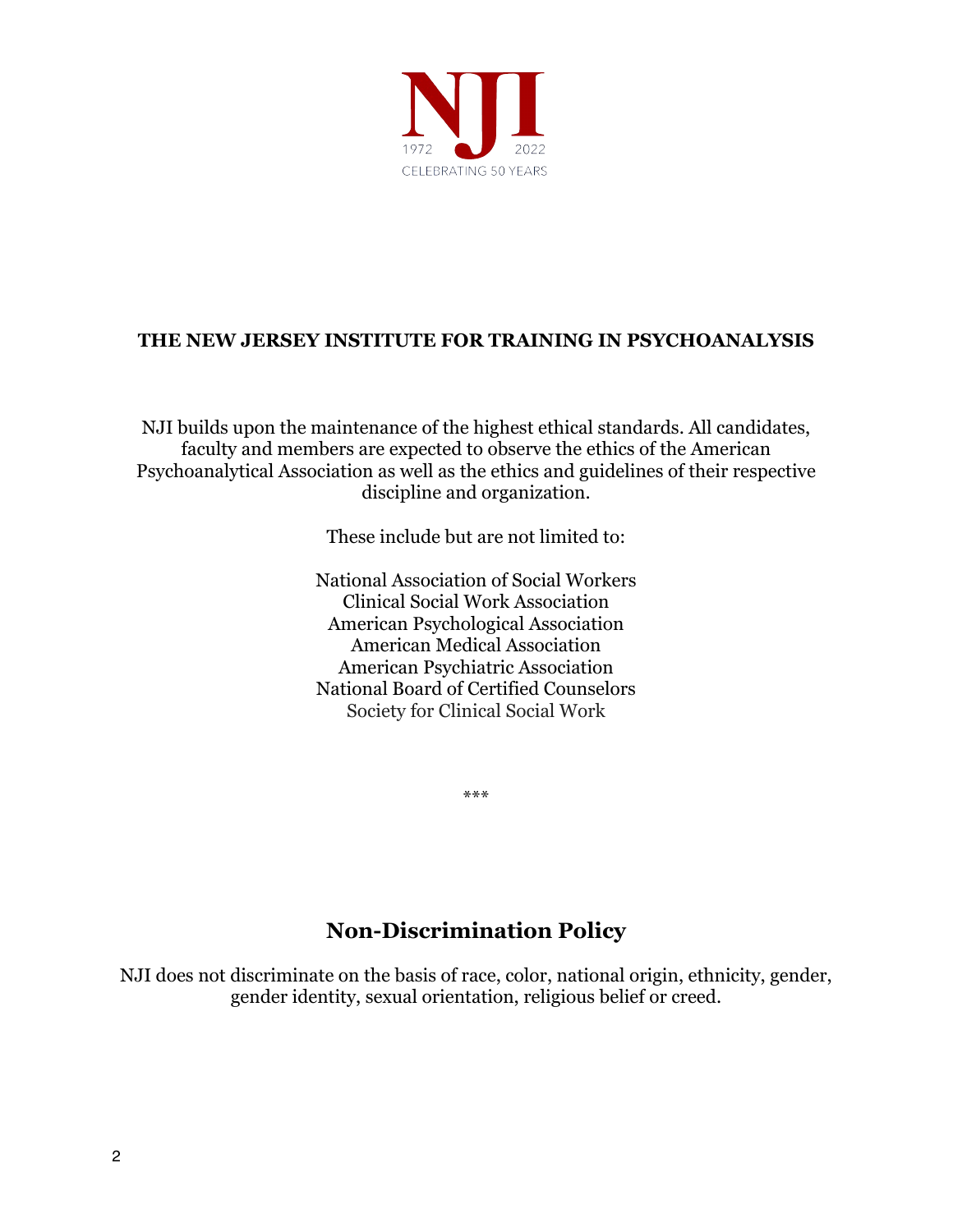#### **LEADERSHIP**

| <b>Board of Trustees</b>                 | <b>Executive Board</b>                                                     | <b>Training Board</b> |
|------------------------------------------|----------------------------------------------------------------------------|-----------------------|
| Burton N. Seitler (Chair)                | Suzanne Saldarini (Chair)                                                  | Wilda Mesias (Chair)  |
| Williard Ashley                          | Richard Alperin (Faculty and<br>curriculum)                                | Richard Alperin       |
| Arcy Guzman                              | Williard Ashley (Chair, MONJI)                                             | Daphne Chang          |
| Wilda Mesias                             | David Gruskin (PACO)                                                       | Jodi Kosofsky         |
| Suzanne Saldarini                        | Ana Falcon (Conference)<br>committee)                                      | Burton N. Seitler     |
| Mathew Seymour                           | Jodi Kosofsky (Director, Child<br>and Adolescent Program)                  | Janice Victor         |
| TajUnique Thompson                       | Wilda Mesias (Chair, Training<br>Board)                                    | Sheldon Weiss         |
| Janice Victor (Clinic<br>representative) | Burton N. Seitler (Chair, Board<br>of Trustees)                            |                       |
| Neil Wilson                              | Janice Victor (Chair, Clinic<br><b>Board and Recruitment</b><br>Committee) |                       |

**MONJI PACO**

Williard Ashley (Chair) David Gruskin (Co-chair)

Regina Mezheritsky (Co-chair)

#### **Clinic Board**

Neil Wilson (Ethics)

Janice Victor (Chair)

Jaime Baughman

Anthony Breit (Director)

Deborah Bunim

Neil Wilson

Eve Yudelson

Burton N. Seitler (Co-chair) Neil Wison (Co-chair)

#### **Ethics Board Administration**

Amy O'Leary (Administrator) Christine Everist (Bookeeper)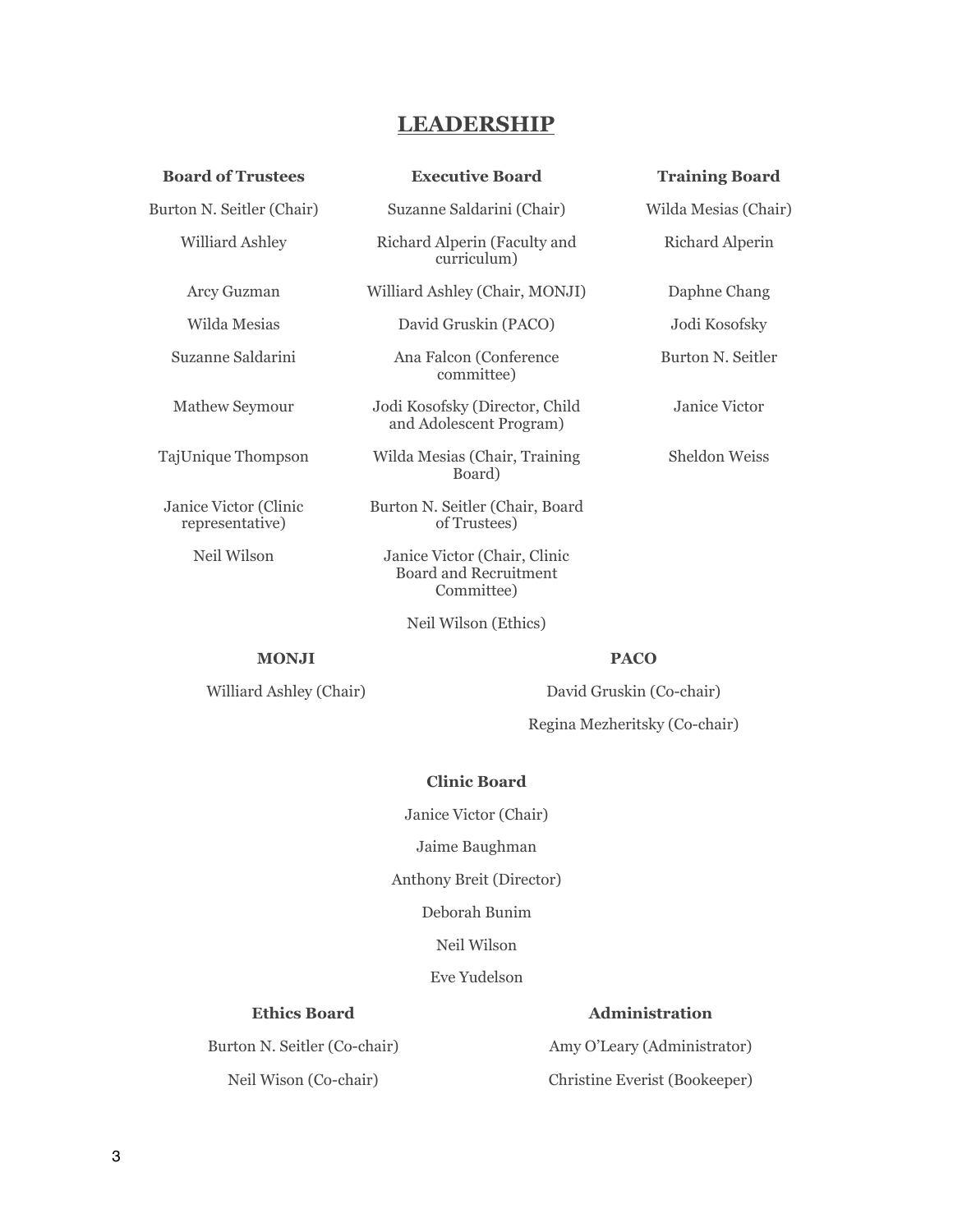# **Table of Contents**

#### **I. For Candidates**

# **Certificate Requirements** Introduction to Psychoanalysis Program Advanced Psychoanalytic Program Child and Adolescent Psychotherapy Program **Candidate's Responsibilities** Attendance Written work/Assignments Supervision Personal Analysis Clinical/Practice hours Course Sequence/NJI's Confidentiality Policy for Courses Leave of Absence Evaluation Process Grievance Procedure Memberships/organizations The Clinic-affiliation **II. For Supervisors**

Requirements for supervisors Grievance procedure

#### **III.For Training Analysts**

Yearly personal analysis verification form

#### **IV. For Faculty**

Responsibilities Grievance procedure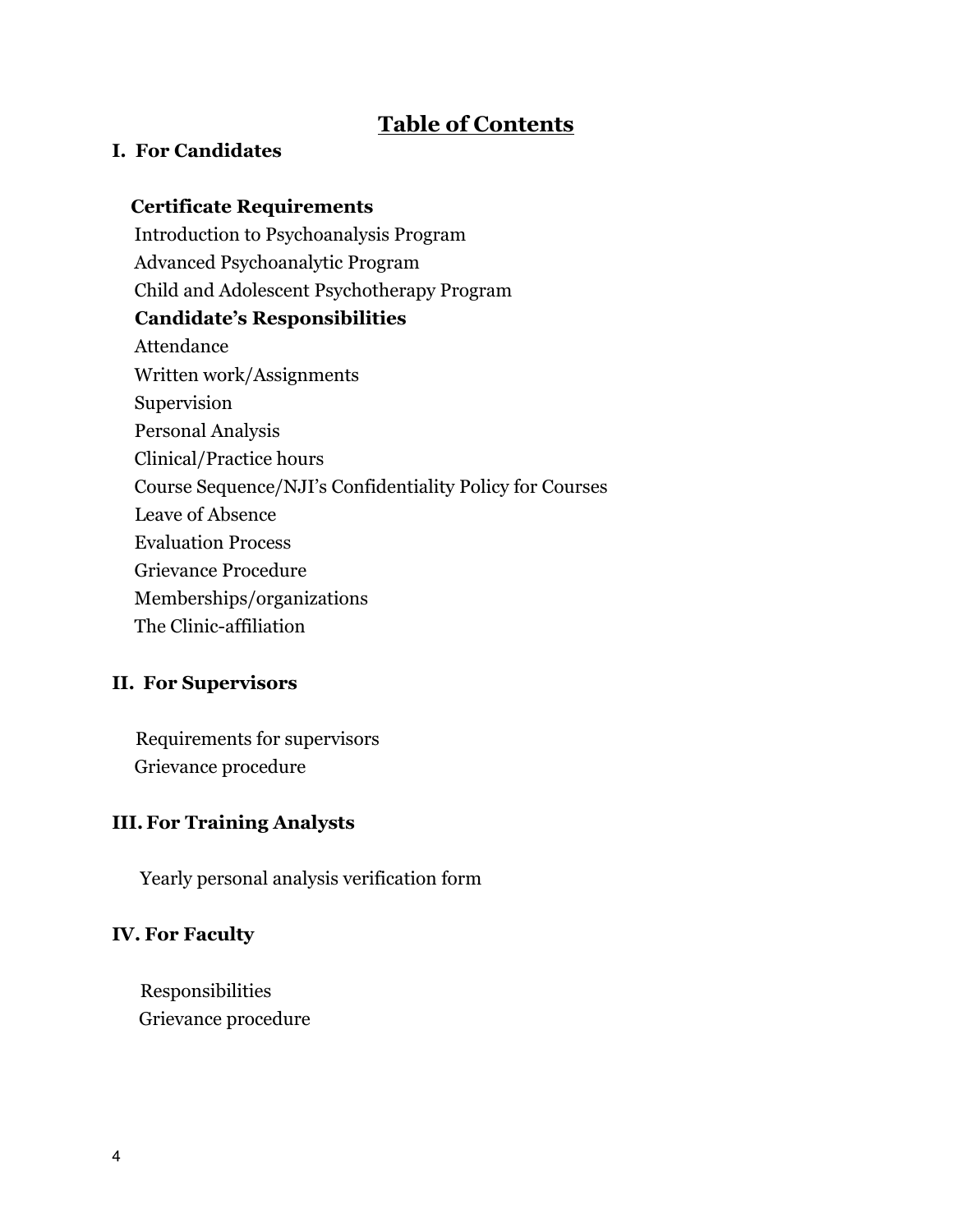# **INFORMATION FOR CANDIDATES**

# **Certificate Requirements**

#### **I. Introduction to psychoanalysis program:**

- Completion of all courses. Curriculum includes six (6) courses.
- Meet all requirements for those courses.
- Completion of all written material and/or assignments.
- Twenty hours (20) of supervision with an NJI supervisor.

#### **II. Advanced Psychoanalytic Program:**

- Completion of all courses. Curriculum includes thirty (30) courses.
- Meet all the requirements for those courses.
- Completion of all written material and/or assignments.
- Four hundred and fifty (450) hours of personal psychoanalysis. Out of these 450 hours, one hundred and fifty (150) hours must be three (3) times per week.
- Personal analysis should begin not later than during the second year in the program.
- Supervision with three (3) control analysts. Seventy eight (78) hours with each of the first two controls and at least fifty two (52) hours with the third control. The minimum of 52 hours with the third control needs to be completed before requesting permission from the Training Board to write the final case paper.
- To be eligible for the final case paper the candidate has to have seen a patient in threetimes-a-week analysis for a minimum of two (2) years.
- A candidate must remain in supervision during the writing of the final case and until she/he/they has/have been certified.
- When the candidate has met all the requirements to begin the writing of the final case paper, the candidate must inform the third control analyst noted above, who in turn must ask the Training Board for approval and for assignment of a committee. The committee consists of a chair and two additional members. Prior to the candidate's oral defense a fourth member (referred to as a "fourth reader") will be assigned.
- The oral defense will be scheduled by the candidate's committee after the final case paper has been accepted by the four members of the candidate's committee.

# **III. Child and Adolescent Psychotherapy Program:**

- Completion of all courses. Curriculum includes eight (8) courses.
- Personal Psychodynamic Psychotherapy/Psychoanalysis is strongly recommended but not required.
- Supervision of a one year case: fifty two (52) weeks.
- If a student wants to affiliate with NJI's clinic, the student must complete two years of supervision with two different supervisors (52 hours with each supervisor).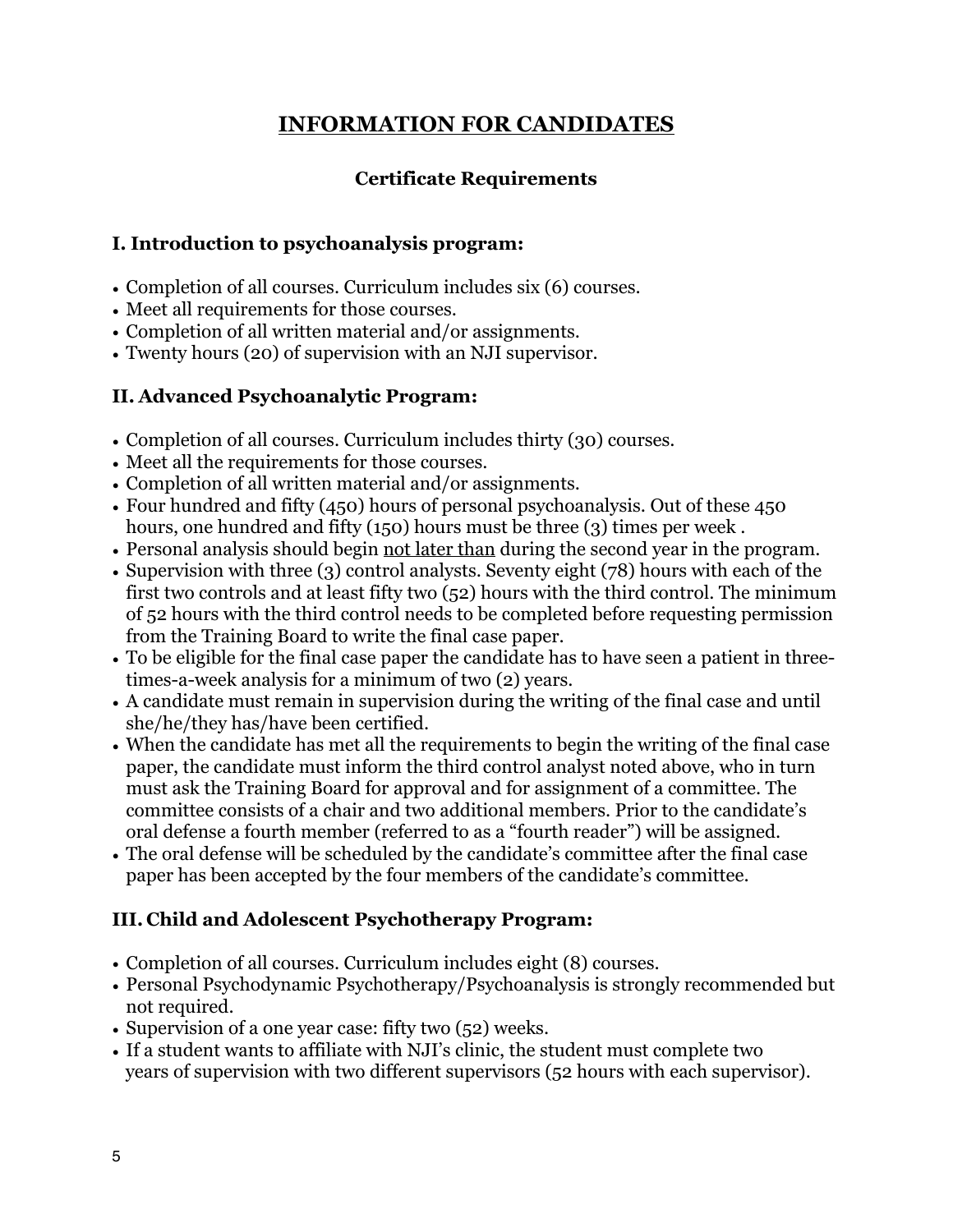- One hundred and forty (140) documented hours of psychotherapy with children and adolescents.
- Final case paper.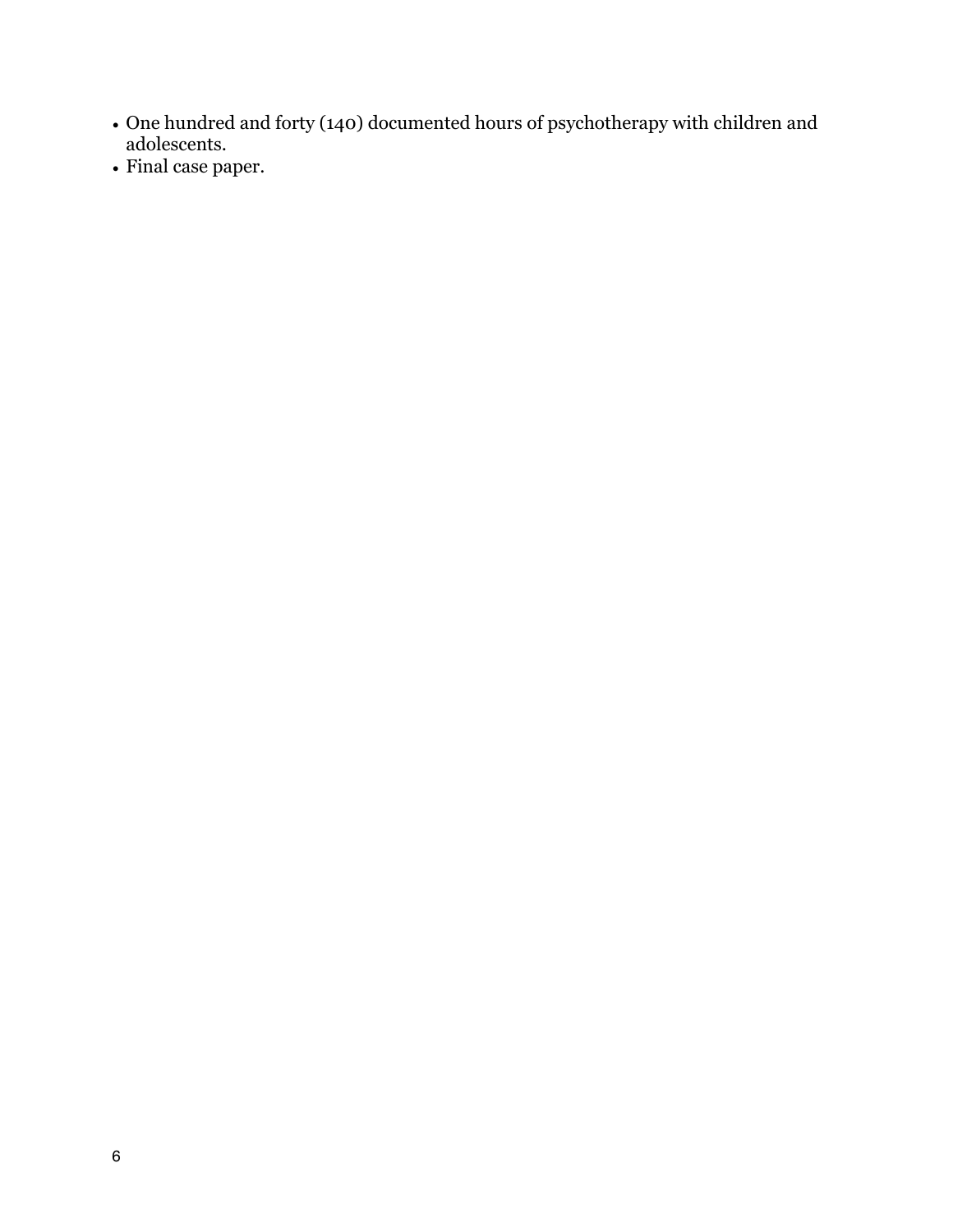# **Candidate's Responsibilities**

#### **Attendance:**

- Attendance for all classes is mandatory.
- More than two absences will result in an incomplete (I); if given an incomplete, the candidate will not receive credit for the course.

# **Written work/Assignments:**

- All written work should be completed by the deadline set by each instructor. An extension for any assignment can only be granted at the discretion of each instructor.
- If the written work/assignment is not completed an incomplete (I) will be given.

#### **Supervision:**

- Candidates must remain in supervision until graduation from each of the programs.
- For the one year Introduction to Psychoanalysis Program a minimum of 20 hours of supervision is required.
- For the Child and Adolescent Psychotherapy Program a minimum of 52 hours of supervision is required.
- For the Adult Psychoanalytic Program—completion of two controls (each for 78 hours) and a third control (for a minimum of 52 hours) is required.
- All supervisors must be approved by the Training Board and be a member of MONJI.
- All first year candidates (and only first year candidates) are eligible for twenty (20) hours of low cost supervision. Beginning with the fall 2022 incoming class, low cost supervision will consist of an arrangement between the supervisor and the supervisee in which the fee for supervision cannot exceed \$50.00 dollars per session.
- The list of low cost supervisors will be provided to first year candidates with the registration materials.
- The maximum amount any NJI supervisor can charge is \$100.00 per session.

# **Personal Psychoanalysis:**

- NJI's training rests upon three major pillars: individual analysis, individual supervision and the course requirements for each of our programs. We strongly encourage personal analysis for each of our programs, although for the introduction to Psychoanalysis Program and the Child and Adolescent Program this is a suggestion not a requirement.
- For the Advanced Psychoanalytic Program the completion of 450 hours of personal analysis (150 hours must be in a 3 times per week frequency) is a requirement.
- Candidates in the Advanced Psychoanalytic Program must begin their personal analysis not later than during their second year in the program.
- All training analysts must be approved by the Training Board.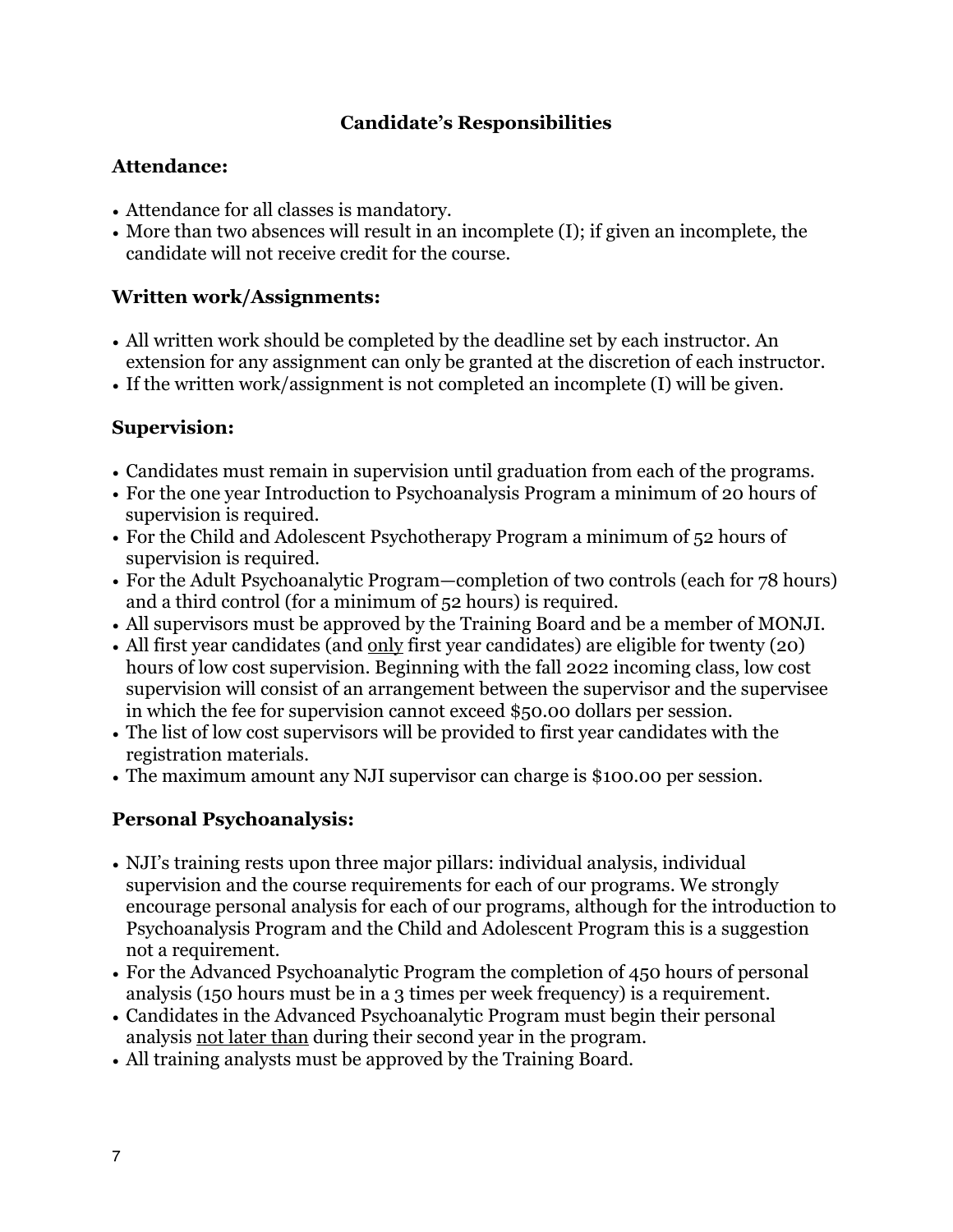# **Clinical/Practice hours:**

- Candidates in the Advanced Psychoanalytic Program are required, starting with their third year and until their certification to have a minimum of eight practice hours (i.e., "patient" or "clinical" hours) per week.
- By their third year candidates in the Advanced Psychoanalytic Program must begin to see at least two patients in a three-times-a-week frequency.

# **Course sequence/questions:**

- We strongly encourage following the sequence of the courses for each respective program as delineated.
- We strongly encourage remaining with your class cohort.
- In the event that a candidate wants to take a course out of sequence, the candidate must consult with his/her/their supervisor. If the supervisor has any questions or concerns, these should be brought to the attention of the Training Board.
- For courses that have a part one and a part two, these courses should be taken in the correct sequence (namely, Psychopathology I & II, Dreams I & II). Transference should be taken before Countertransference.
- If a candidate wants to take more than three courses per semester, the candidate must discuss this with his/her/their supervisor, and the supervisor must then ask the Training Board for approval.

# **NJI Confidentiality Policy for Courses:**

In the classroom at NJI, we only use clinical material for educational purposes. This clinical material needs to be protected.

As such, when case discussions or other discussions in the classroom feature confidential clinical information (or other sensitive information not to be disclosed outside the learning environment), the following is required.

- When the class takes place via Zoom (or any other mode of remote communication), candidates should be in a setting that is private, in which the candidate and others (e.g., classmates, instructors) cannot be overhead;
- Candidates will refrain from discussion of the above-mentioned confidential or sensitive information outside of the relevant class sessions;
- And such information (and, in particular, any clinical material) should be heavily disguised;
- In the event that any member of the class recognizes elements of any clinical material being presented, such member will notify the instructor and leave the class session immediately. In the event such notification is not possible, the member of the class will, nonetheless, immediately remove themselves from the class session.
- In no event should candidates record (in any audio or visual medium), rebroadcast, redistribute, share outside of the class environment, post in any form online, reproduce (in any audio or visual medium), or creative derivative works of, any segment of the class.

NJI reserves the right to modify this policy as appropriate.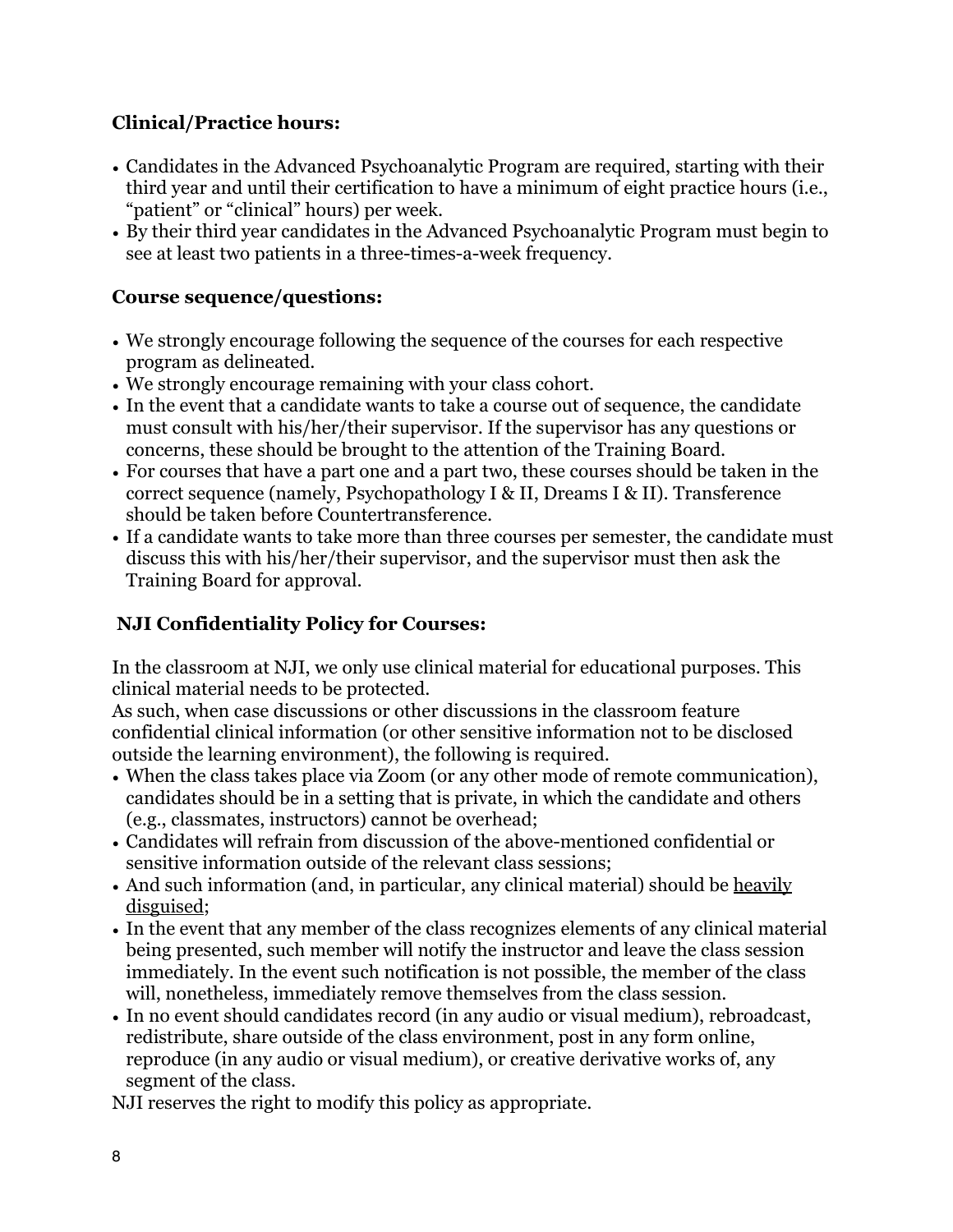#### **Leave of absence:**

- All leaves of absence must be approved by the Training Board.
- A \$250 fee will need to be paid for the maintenance of matriculation during the time the candidate is on leave.

#### **Evaluation Process:**

Each year there is an evaluation of each of the candidates. The candidate needs to:

- Ask their supervisor to complete an evaluation form containing the hours of supervision the candidate has completed to date.
- Ask their personal analyst to complete the form indicating the number of hours and frequency of personal analysis the candidate has had to date. *This form needs to be mailed by the analyst directly to NJI via regular mail. This information is confidential and under no circumstances should it be submitted online.*

*{All forms are to be found on the NJI website}*

# **Grievance Procedure:**

- The candidate should discuss any difficulties or grievances first with his/her/their supervisor.
- If there is no resolution of the matter, the supervisor will bring the matter to the attention of the Training Board.
- If the matter continues to be unresolved, the supervisor and the candidate should bring the matter to the attention of the Ethics Board.
- If the matter continues to be unresolved, it will be referred to the Executive Board for final settlement.
- If the matter presents legal issues or in any way is adverse to the interests of NJI the matter must be referred to the Board of Trustees for appropriate action.

# **Memberships/Organizations**

- We encourage joining the NAAP (National Association for the Advancement of Psychoanalysis).
- All students upon registration will automatically become members of the candidates' organization, PACO.
- All Advanced candidates are invited to join MONJI (Membership organization of NJI). Advanced candidacy is achieved upon completion of the Advanced Psychoanalytic Program Curriculum (3o courses).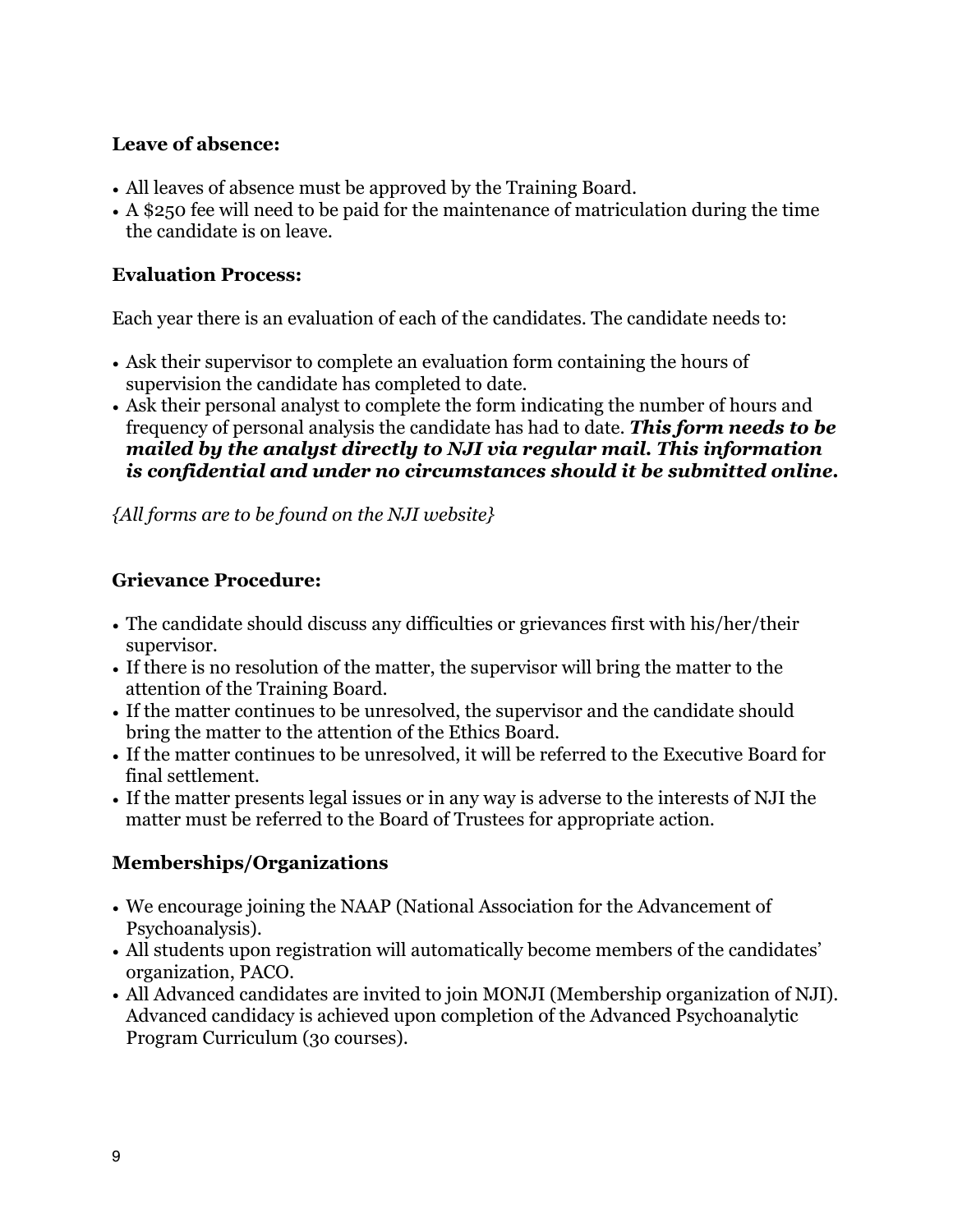# **Affiliation to the The Clinic of NJI**

- Candidates can request affiliation to the clinic with the approval of their supervisor, the Training Board and the clinic director.
- The affiliation fee is \$75.00.
- Candidates that affiliate with the clinic are required to carry malpractice insurance that includes a rider that extends to NJI's clinic.
- Candidates that affiliate with the clinic must follow all rules and regulations associated with being part of NJI's clinic. Please refer to the clinic procedures for more detail.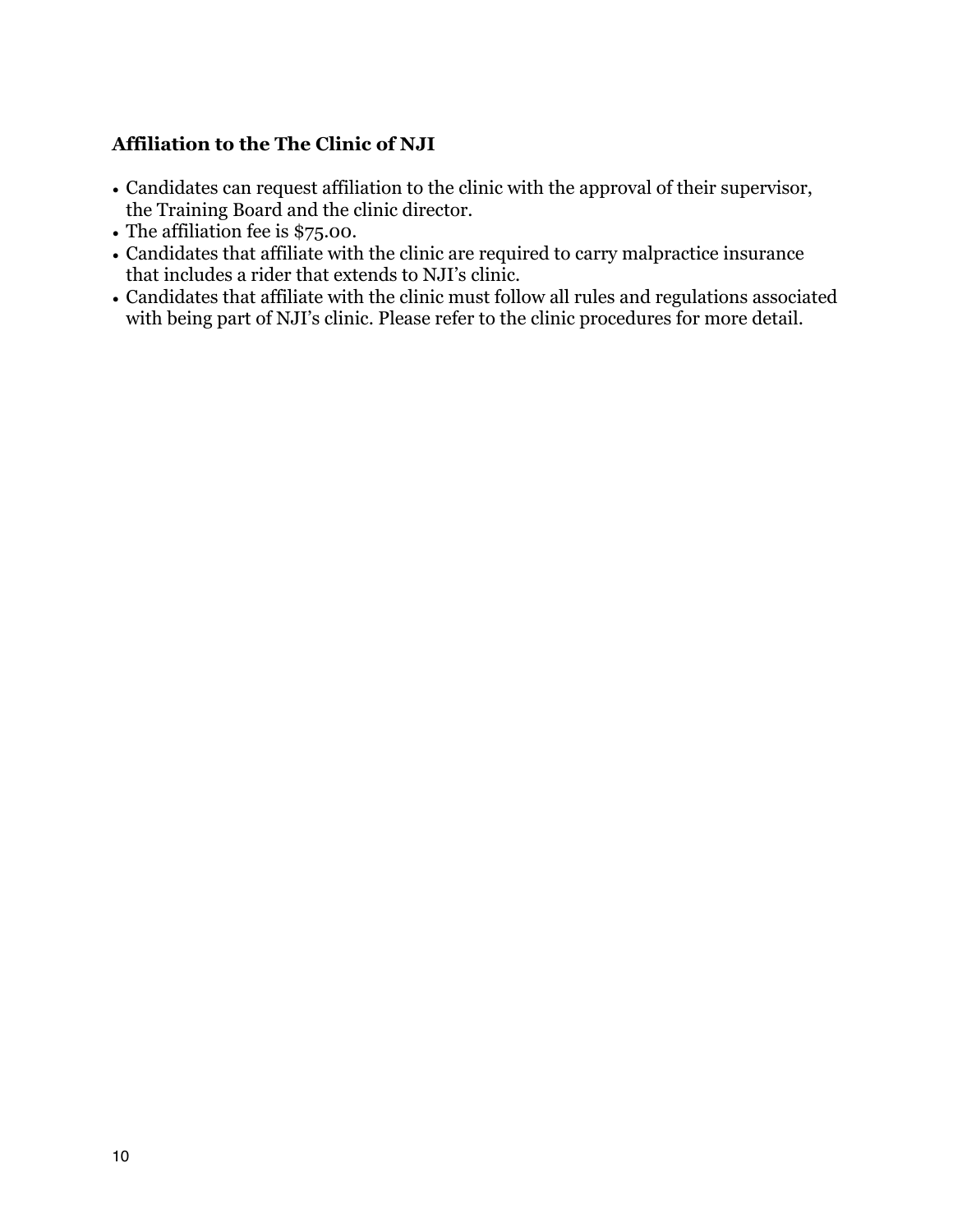#### **INFORMATION FOR SUPERVISORS**

- Candidates must remain in supervision until graduation from the applicable program.
- For the one year Introduction to Psychoanalysis Program a minimum of 20 hours of supervision is required.
- For the Child and Adolescent Psychotherapy Program a minimum of 52 hours of supervision is required.
- For the Adult Psychoanalytic Program completion of two controls (each for 78 hours) and a third control (for a minimum of 52 hours) is required.
- All supervisors must be approved by the Training Board and be a member of MONJI.
- Low cost supervision is a service that NJI provides to first year candidates. To be part of this service, supervisors must ask to be included on the list for low cost supervision. Low cost supervision means an arrangement between a supervisor and a supervisee exists in which the supervisor's fee cannot exceed \$50.00 (fifty) dollars per session.
- The maximum amount any NJI supervisor can charge is \$100.00 (one hundred) dollars per session.

#### **Evaluation Process:**

Each year there is an evaluation process for each of the candidates. The supervisor must complete an evaluation form that includes a review of the feedback provided by each of the candidate's instructors along with the supervisor's evaluation of the supervisee and must include the hours of supervision the candidate has completed to date.

#### *{All forms are to be found on the NJI website}*

# **Grievance Procedure:**

- The supervisor should discuss any difficulties first with the candidate.
- If there is no resolution of the matter, the supervisor will bring the matter to the attention of the Training Board.
- If the matter continues to be unresolved, the supervisor and the candidate should bring the matter to the attention of the Ethics Board.
- If the matter continues to be unresolved, it will be referred to the Executive Board for final settlement.
- If the matter presents legal issues or in any way is adverse to the interests of NJI the matter must be referred to the Board of Trustee for appropriate action.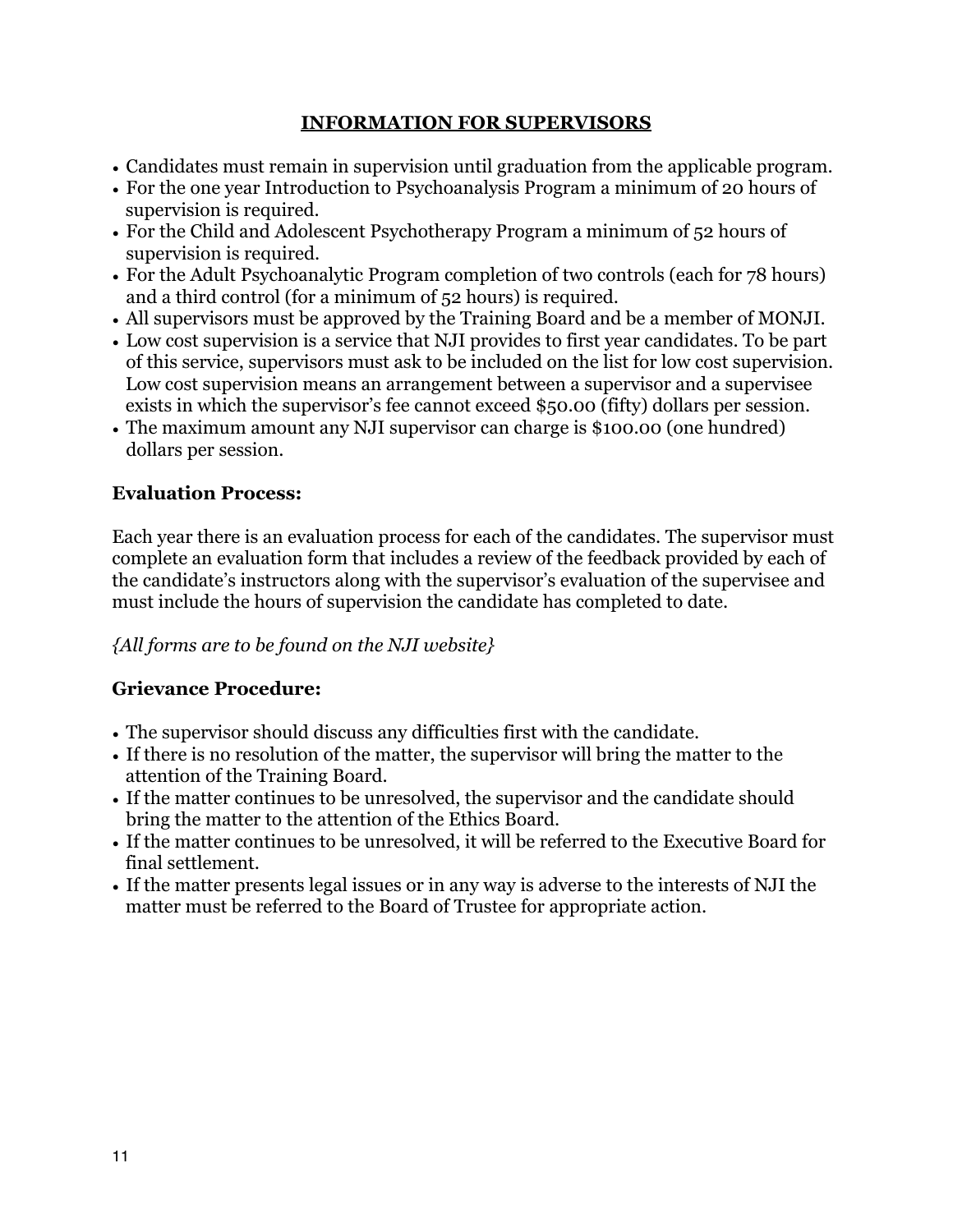#### **INFORMATION FOR TRAINING ANALYSTS**

Each year there is an evaluation of each of the candidates. For this evaluation, the Training Board needs verification of the hours and frequency of the candidate's personal analysis. The training analyst is responsible for completing a personal analysis verification form and **mailing this form directly to NJI via regular mail. Please be aware that this form contains highly confidential information, and under no circumstances should this form be submitted online.**

*{All forms are to be found on the NJI website}*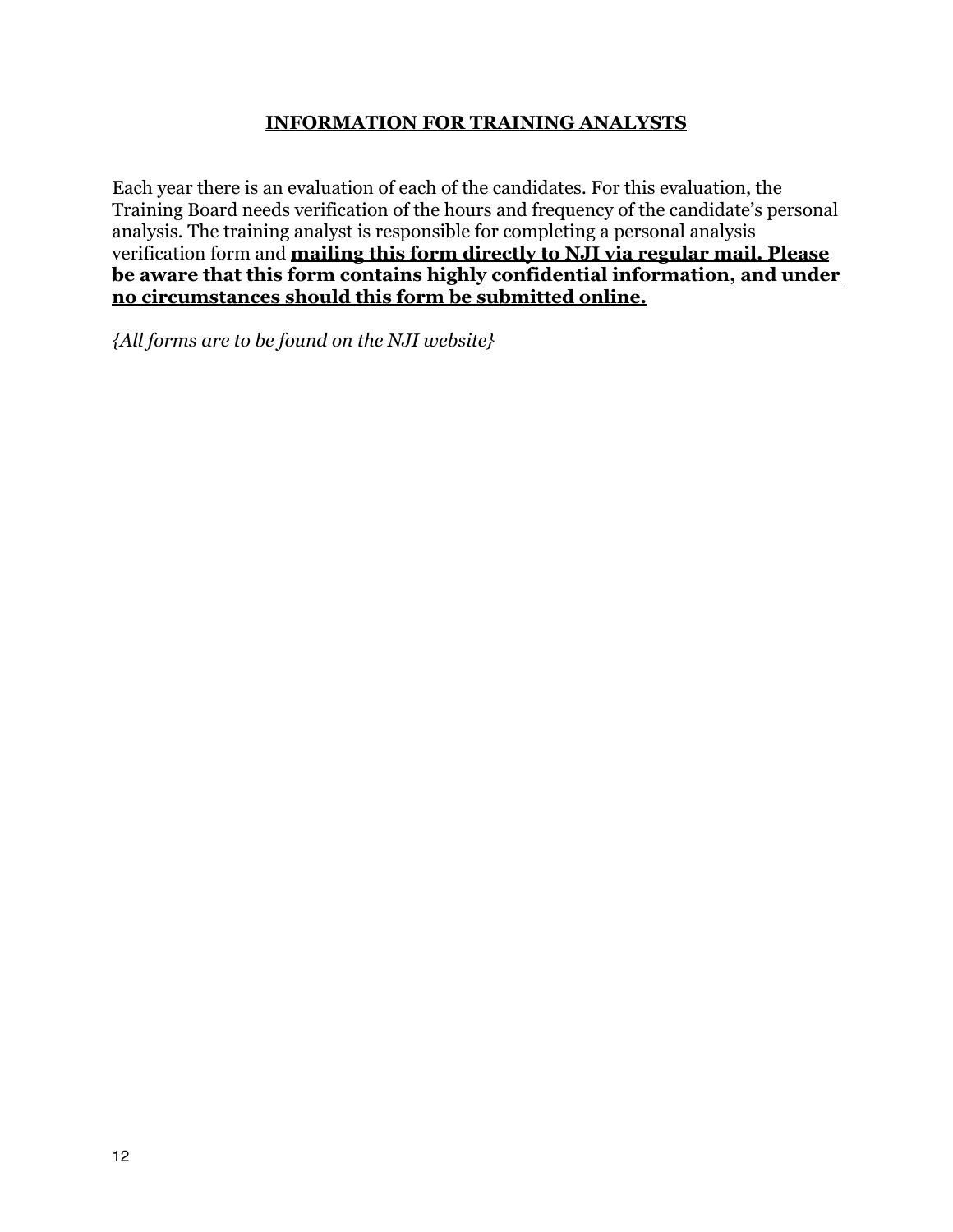#### **INFORMATION FOR FACULTY**

All members of the faculty are responsible for:

- Maintaining and updating their syllabus.
- Completing the evaluation forms at the end of each term.
- Reviewing the feedback and suggestions provided by the candidates.
- Adhering by NJI's confidentiality policy for courses.
- Following appropriate grievance procedures if need be.

*{All forms are to be found on the NJI website}*

#### **NJI Confidentiality Policy for Courses:**

In the classroom at NJI, we only use clinical material for educational purposes. This clinical material needs to be protected.

As such, when case discussions or other discussions in the classroom feature confidential clinical information (or other sensitive information not to be disclosed outside the learning environment), the following is required.

- When the class takes place via Zoom (or any other mode of remote communication), candidates should be in a setting that is private and in which the candidate and others (e.g., classmates, instructors) cannot be overhead;
- Candidates will refrain from discussion of the above-mentioned confidential or sensitive information outside of the relevant class sessions;
- And such information (and, in particular, any clinical material) **should be heavily disguised**;
- In the event that any member of the class recognizes elements of any clinical material being presented, such member will notify the instructor and leave the class session immediately. In the event such notification is not possible, the member of the class will, nonetheless, immediately remove themselves from the class session.
- In no event should candidates record (in any audio or visual medium), rebroadcast, redistribute, share outside of the class environment, post in any form online, reproduce (in any audio or visual medium), or creative derivative works of, any segment of the class.

NJI reserves the right to modify this policy as appropriate.

#### **Grievance Procedure:**

- The instructor should discuss any difficulties or grievances first with the candidate.
- If there is no resolution of the matter, the instructor will bring the matter to the attention of the candidate's supervisor.
- If the matter continues to be unresolved, the supervisor and the instructor should bring the matter to the attention of the Training Board.
- If the matter continues to be unresolved, it will be referred to the Ethics Board.
- If resolution is not reached the matter will be brought up to the Executive Board for final settlement.